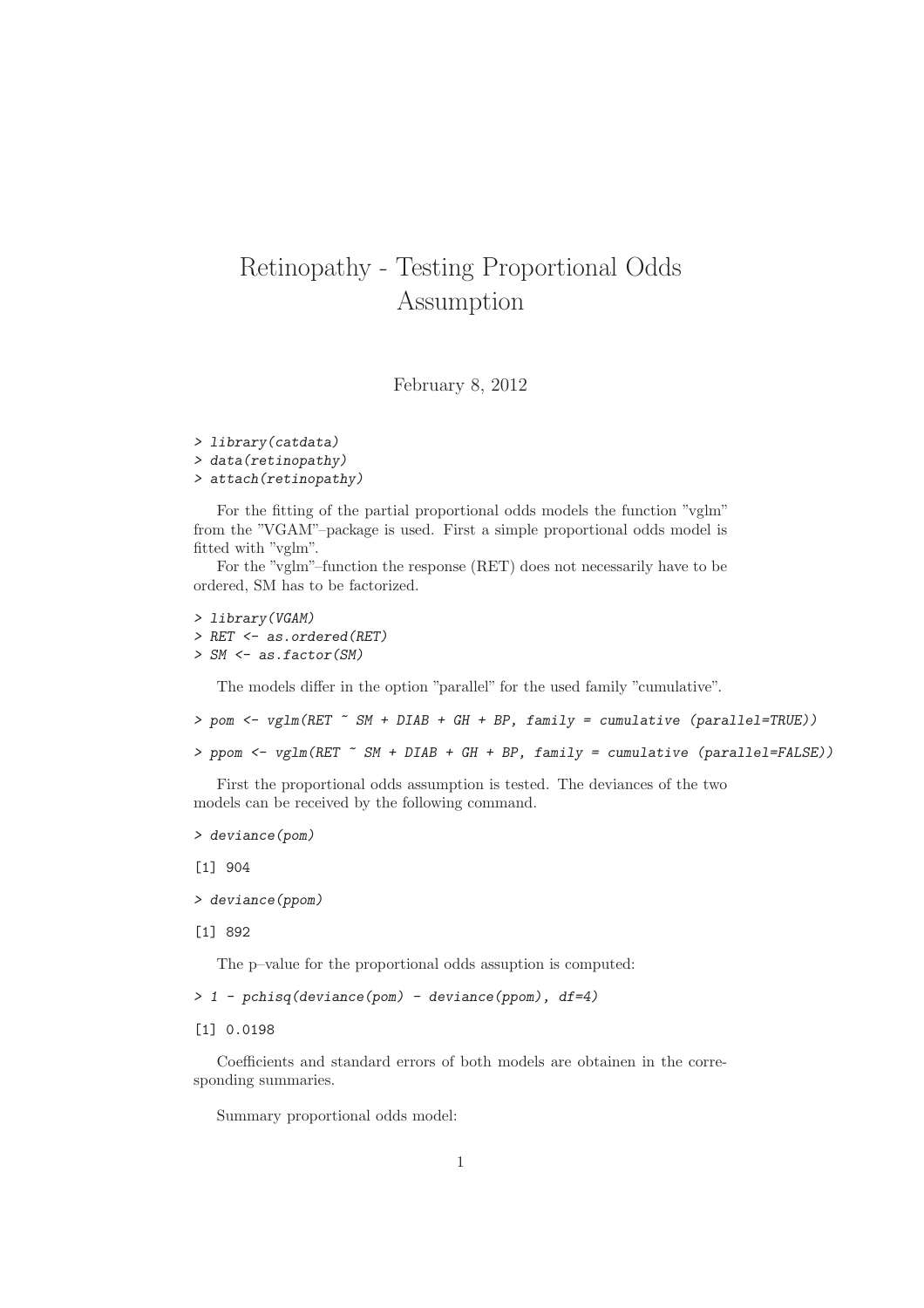```
> summary(pom)
Call:
vglm(formula = RET "SM + DIAB + GH + BP, family = cumulative(parallel = TRUE))Pearson Residuals:
            Min 1Q Median 3Q Max
logit(P[Y<=1]) -5 -0.42 0.3 0.6 3
logit(P[Y<=2]) -8 0.09 0.2 0.3 2
Coefficients:
            Value Std. Error t value
(Intercept):1 12.30 1.29 10<br>(Intercept):2 13.67 1.32 10
(Intercept):2 13.67 1.32 10
SM1 -0.25 0.19 -1<br>DIAB -0.14 0.01 -10
DIAB -0.14 0.01 -10
GH -0.46 0.07 -6
BP -0.07 0.01 -5
Number of linear predictors: 2
Names of linear predictors: logit(P[Y<=1]), logit(P[Y<=2])
Dispersion Parameter for cumulative family: 1
Residual Deviance: 904 on 1220 degrees of freedom
Log-likelihood: -452 on 1220 degrees of freedom
Number of Iterations: 5
  Summary partial proportional odds model:
> summary(ppom)
Call:
vglm(formula = RET "SM + DIAB + GH + BP, family = cumulative(parallel = FALSE))Pearson Residuals:
             Min 1Q Median 3Q Max
logit(P[Y<=1]) -5 -0.43 0.3 0.6 3
logit(P[Y<=2]) -10 0.08 0.2 0.4 3
Coefficients:
            Value Std. Error t value
(Intercept):1 11.69 1.39 8.4
(Intercept):2 14.93 1.72 8.7
SM1:1 -0.40 0.21 -2.0<br>SM1:2 0.09 0.25 0.3
SM1:2 0.09 0.25 0.3
DIAB:1 -0.13 0.01 -8.9
```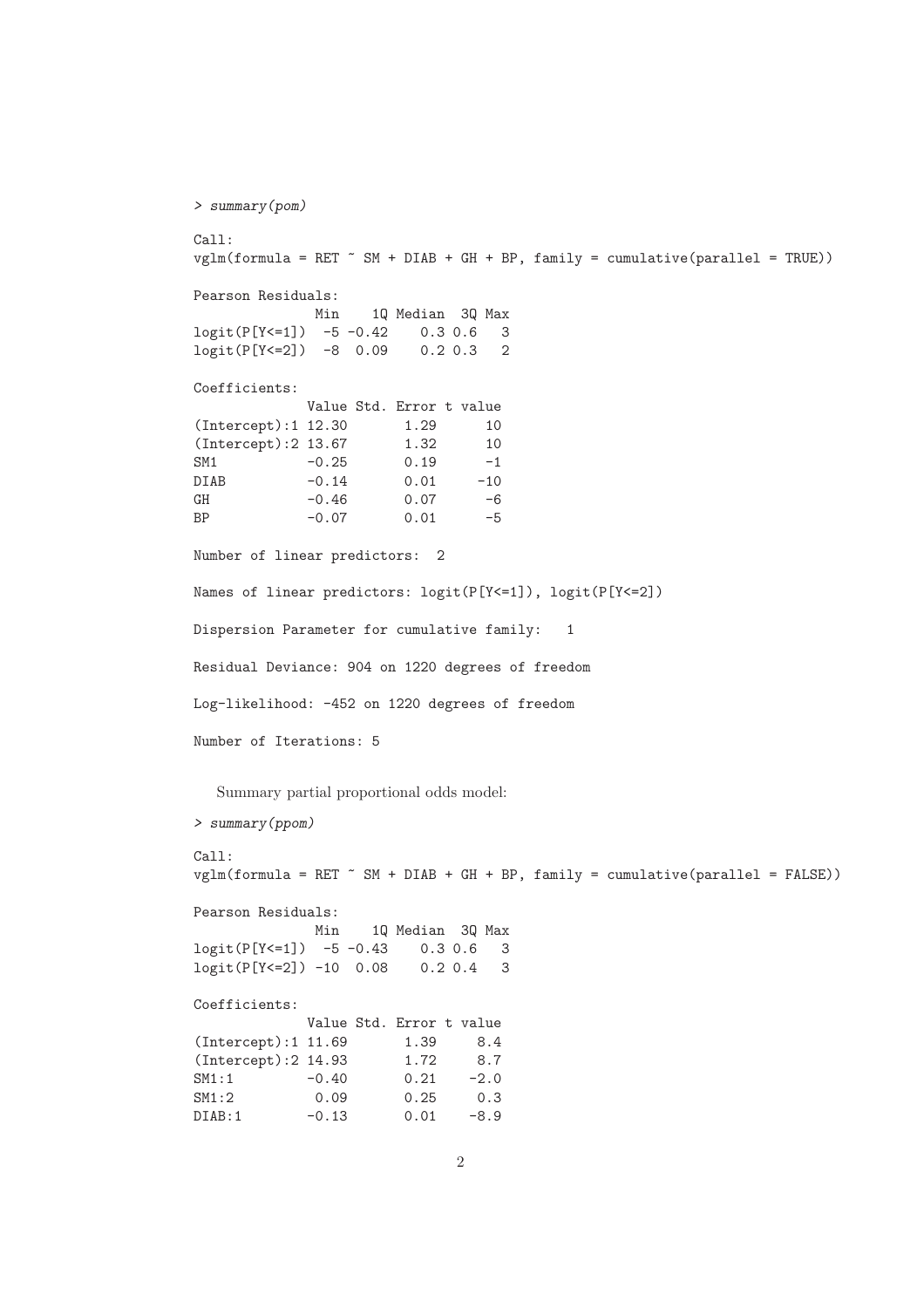| DIAB:2 | $-0.17$ | 0.02 | $-9.3$ |
|--------|---------|------|--------|
| GH:1   | $-0.43$ | 0.08 | $-5.4$ |
| GH:2   | $-0.54$ | 0.10 | $-5.5$ |
| BP:1   | $-0.07$ | 0.01 | $-4.6$ |
| BP:2   | $-0.08$ | 0.02 | $-4.4$ |

Number of linear predictors: 2

Names of linear predictors: logit(P[Y<=1]), logit(P[Y<=2]) Dispersion Parameter for cumulative family: 1 Residual Deviance: 892 on 1216 degrees of freedom Log-likelihood: -446 on 1216 degrees of freedom Number of Iterations: 6

Now the proportional odds assumption for all covariates is taken away step by step. Afterwards the corresponding proportional odds assumptions are tested.

Global effect for BP:

```
> ppom2 <- vglm (RET \tilde{C} SM + DIAB + GH + BP,
+ family = cumulative (parallel = FALSE ~ SM + DIAB + GH))
> deviance(ppom2)
[1] 893
> 1-pchisq(deviance(ppom2)-deviance(ppom), df=1)
[1] 0.642
   Global effect for GH:
> ppom3 \leq vglm (RET \degree SM + DIAB + GH + BP,
+ family = cumulative (parallel = FALSE \tilde{S} SM + DIAB))
> deviance(ppom3)
[1] 894
> 1-pchisq(deviance(ppom3)-deviance(ppom2), df=1)
[1] 0.293
   Global effect for DIAB:
> ppom4 <- vglm (RET \tilde{C} SM + DIAB + GH + BP,
+ family = cumulative (parallel = FALSE ~ SM))
> deviance(ppom4)
[1] 898
```